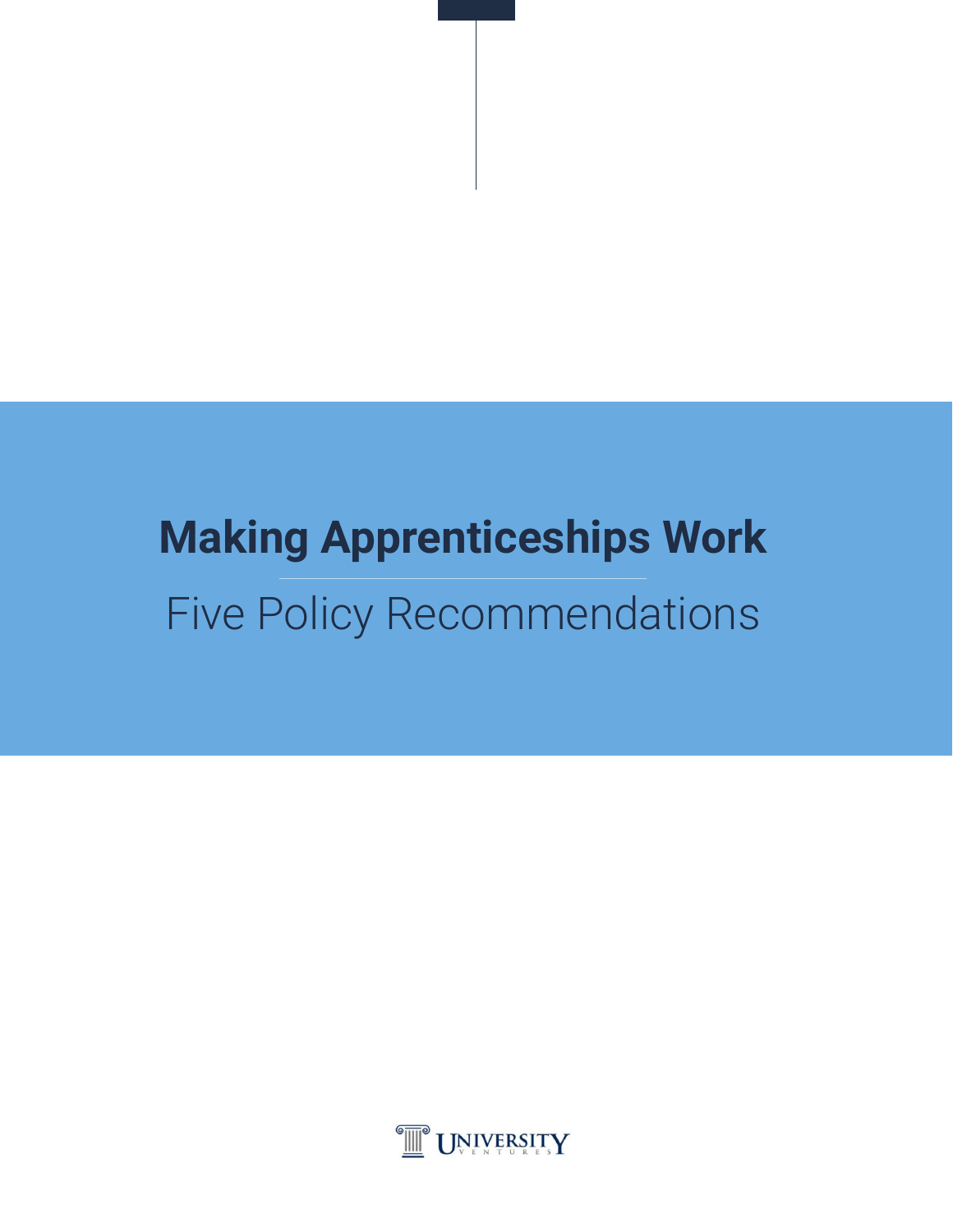# **Table of Contents**

| <b>FOREWORD</b> by John Bailey                                                                                                                                       |                                   |
|----------------------------------------------------------------------------------------------------------------------------------------------------------------------|-----------------------------------|
| <b>ABOUT THE AUTHORS</b>                                                                                                                                             | 4                                 |
| <b>EXECUTIVE SUMMARY</b>                                                                                                                                             | $5\overline{)}$                   |
| <b>INTRODUCTION</b>                                                                                                                                                  | 6                                 |
| <b>DEFINITIONAL ISSUES</b>                                                                                                                                           | 8                                 |
| <b>POLICY RECOMMENDATIONS</b>                                                                                                                                        | 9                                 |
| 1. Promote Digital Apprenticeships<br>2. Reimagine Service Providers<br>3. Clarify Funding<br>4. Build Programs by Industry<br>5. Encourage Public Sector Leadership | 10<br>11<br>12<br>14<br><u>16</u> |

**CONCLUSION [18](#page-17-0)**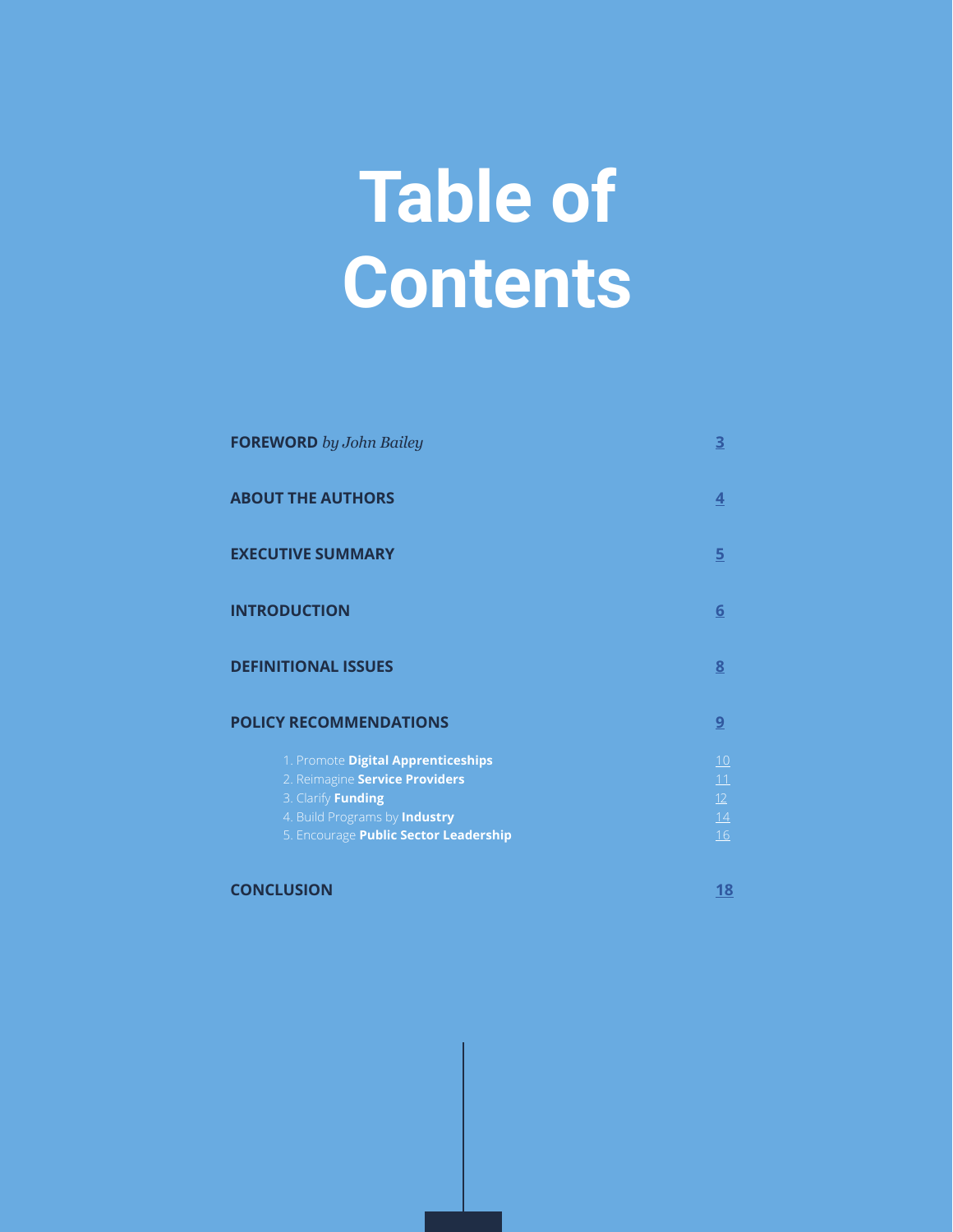## <span id="page-2-0"></span>Foreword

### JOHN BAILEY

Recent economic data suggests the nation's economy has recovered, with steady employment growth and falling unemployment. But these trends obscure a deeper structural skills gap in the labor force that will only widen with automation and globalization.

According to the National Federation of Independent Business, [54 percent](https://www.nfib.com/content/press-release/economy/as-small-business-confidence-surges-worker-shortage-and-wage-pressure-intensify/) of small-business owners reported difficulty finding qualified workers. There are a [quarter](https://www.inc.com/salvador-rodriguez/act-software-developers-map.html)[million job openings](https://www.inc.com/salvador-rodriguez/act-software-developers-map.html) for software developers and [half](https://www.wired.com/2015/03/techhire-initiative/) [a million](https://www.wired.com/2015/03/techhire-initiative/) unfilled jobs that require tech skills. The rise of artificial intelligence is raising similar concerns -- even if the robots [don't take our jobs](https://www.usnews.com/opinion/economic-intelligence/articles/2018-01-23/artificial-intelligences-real-jobs-challenge), we do not currently have the infrastructure to prepare the workforce for the millions of new and modified jobs that AI will create.

In response, we are witnessing the emergence of a "new skills marketplace" that will have dramatic implications for the future of education, human capital development, and the workforce.

One area receiving strong bipartisan interest is apprenticeships. Apprenticeships typically involve an employer and a training provider offering hands-on training to workers. Work-based learning enables students or workers to "earn while they learn," while employers can train workers on the job for the exact skills they need.

In many ways, the apprenticeship model can help answer the questions that keep lawmakers and innovators up at night -- questions about how we can reimagine our approach to higher education in ways that expand opportunity, promote socioeconomic mobility, and align more closely with job outcomes. They also offer older workers a pathway into new jobs without the loss of income that would come from enrolling in a traditional higher education program.

This paper outlines a vision for policy change that can help us rethink that approach -- not just with regard to apprenticeships, but the country's entire system of education and workforce development.

The intention of this paper is to spark discussion and debate about the role of work-based programs in preparing today's workforce to meet tomorrow's challenges. We look forward to the discussion.

*John Bailey is a Visiting Fellow at the American Enterprise Institute, where he hosts the "New Skills Marketplace" podcast. He previously served as an advisor to President George W. Bush on education and workforce policy.*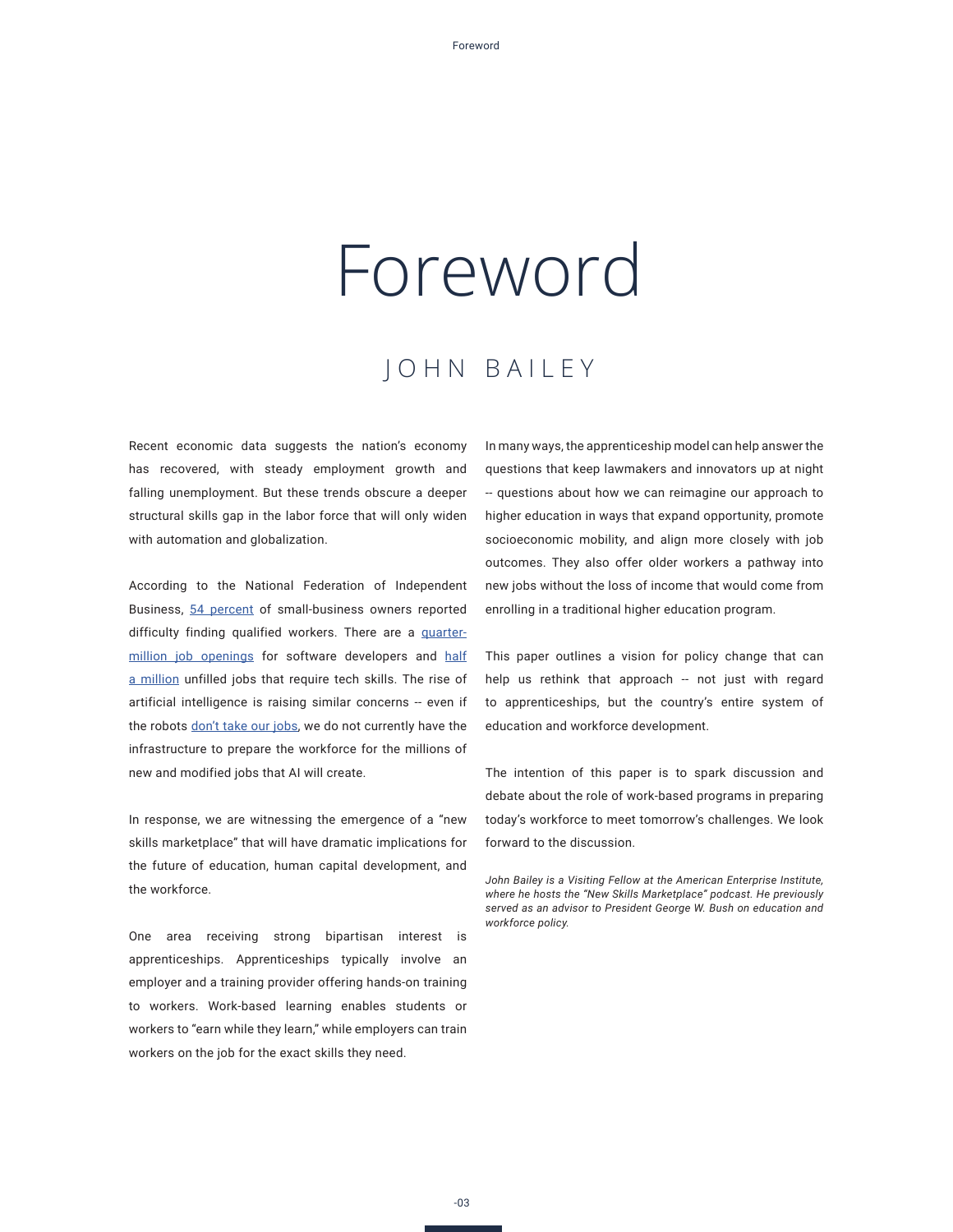# <span id="page-3-0"></span>About the Authors

### RYAN CRAIG

Ryan Craig is Managing Director of University Ventures, a unique investment firm reimagining the future of higher education -- and creating new pathways from education to employment. A frequent speaker, writer, and analyst on the intersection of education and work, Ryan's commentary has appeared in PBS News Hour, The New York Times, The Wall Street Journal, Forbes, EdSurge, Inside Higher Education, TechCrunch and VentureBeat, among others. He has also served as an advisor to the U.S. Department of Education, UCLA extension, and as Vice President for Columbia University's online education company. Ryan is the author of College Disrupted: The Great Unbundling of Higher Education and the upcoming A New U: Faster + Cheaper Alternatives to College.

### TOM BEWICK

Tom Bewick is President of the Transatlantic Apprenticeship Exchange Forum and co-founder of Franklin Apprenticeships -- a capacity-building organisation and apprenticeship tech consultancy based in the United States. He is a former adviser on apprenticeships to the British Government and author of [several publications](http://worldskills.se/wp-content/uploads/2016/07/World-Class-Apprenticeships.pdf), including "World-Class Apprenticeships: are they the answer to the age of stagnation?" Tom is a regular visitor to the United States, supporting several major employers and states, as his company works with various organizations to devise and implement models of delivering flexible, high-quality apprenticeships in the workplace.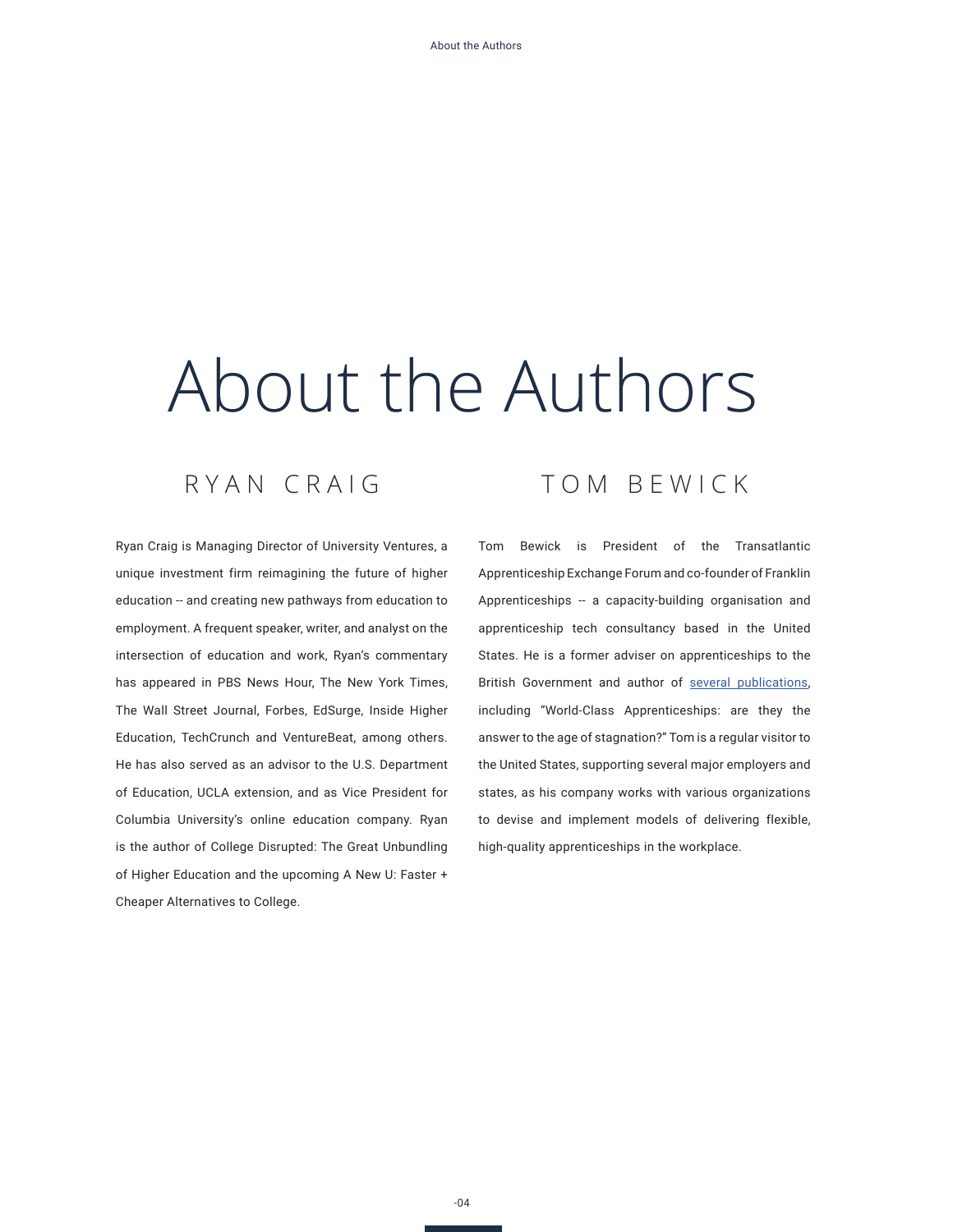### <span id="page-4-0"></span>Today's dynamic labor market is fueling an unprecedented sense of urgency among policymakers and executives alike.

## Executive Summary

Workers are under pressure to embrace an array of faster, cheaper alternatives to traditional education and training programs. A tightening labor market is driving increased churn. Employers, facing pressures of their own to transform the way they identify and develop talent, are turning toward apprenticeships as a mechanism to attract, develop and retain skilled workers.

With origins in the European craft guilds of the Middle Ages, the apprenticeship model is gaining currency in the United States among both high and low-tech employers looking for better ways to identify, attract, and develop talent. Adobe's [Digital Academy](https://www.adobe.com/corporate-responsibility/education/digital-academy.html), for instance, offers scholarships for low-income job applicants to participate in accelerated tech training programs before moving onto three-month paid apprenticeships in technology jobs. [Techtonic Group](http://www.techtonicgroup.com/) is a Boulder-based software development shop that is simultaneously a registered apprenticeship program.

And at a time of political discord, apprenticeships stand out as a model that is attracting bipartisan political support. The Obama Administration made apprenticeships a priority, [awarding](http://time.com/money/4820268/trump-apprenticeship-plan/) \$175 million in grants in 2015 and investing \$90 million in apprenticeship programs the following year. In June 2017, President Trump signed an executive order to increase federal funding from \$90 million to \$200 million

per year, and give third parties more control in developing and setting standards for apprenticeships. Labor Secretary Alexander Acosta recently assembled a task force charged with transforming the U.S from an apprenticeship laggard to a model for how apprenticeships can play a role in realizing both enterprise -- and individual -- aspirations within a techdriven economy.

The U.S. Department of Labor currently has up to \$90 million of uncommitted federal funds for scaling apprenticeships, and the President's 2017 executive order calls for an increase to \$200 million. This paper offers five recommendations for how these funds can help seed a national apprenticeship initiative with the potential to realize the Administration's vision of creating an additional 5 million apprentices by 2022:

- Shift the mindset to digital apprenticeships by bringing emerging and fast-growing industries to the table
- Formalize and incentivize the role of apprenticeship service providers
- Clarify federal funding for apprenticeship programs
- Build apprenticeships at the industry level, rather than one employer at a time
- Encourage the public sector to lead by example by implementing government apprenticeship programs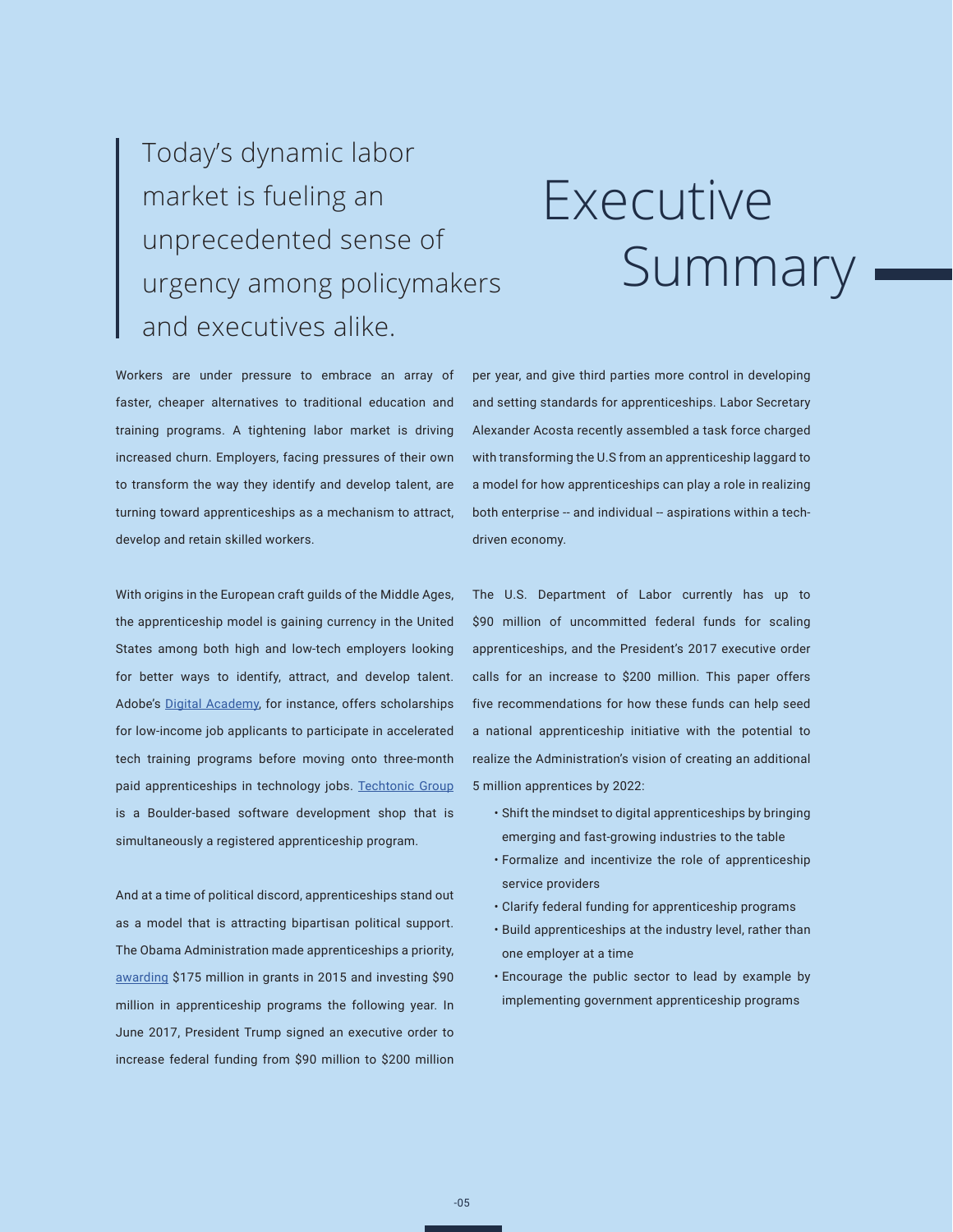# <span id="page-5-0"></span>Introduction ntroduction

### The More Things Change...

Today's dynamic labor market is fueling an unprecedented sense of urgency among policymakers and executives alike. The shrinking shelf life of skills has been well documented. According to [LinkedIn,](https://economicgraph.linkedin.com/research/LinkedIns-2017-US-Emerging-Jobs-Report) many of the skills needed for the country's fastest-growing jobs (like machine learning engineer or data scientist) didn't exist five years ago. Automation is transforming not just businesses and industries, but entire labor markets. Employers struggle to identify and hire, or develop talent with the skills they need to compete. And as the labor market tightens, retention rates plummet and demand for skilled workers fuels costly churn.

To remain competitive, workers are under pressure to embrace an array of faster, cheaper alternatives to traditional education and training programs. Employers are, likewise, under increased pressure to transform the way they identify and develop talent. Digital credentials are giving rise to metadata that enable HR leaders to look beyond historic proxies to identify hidden talent in unconventional places. A maze of employment

-06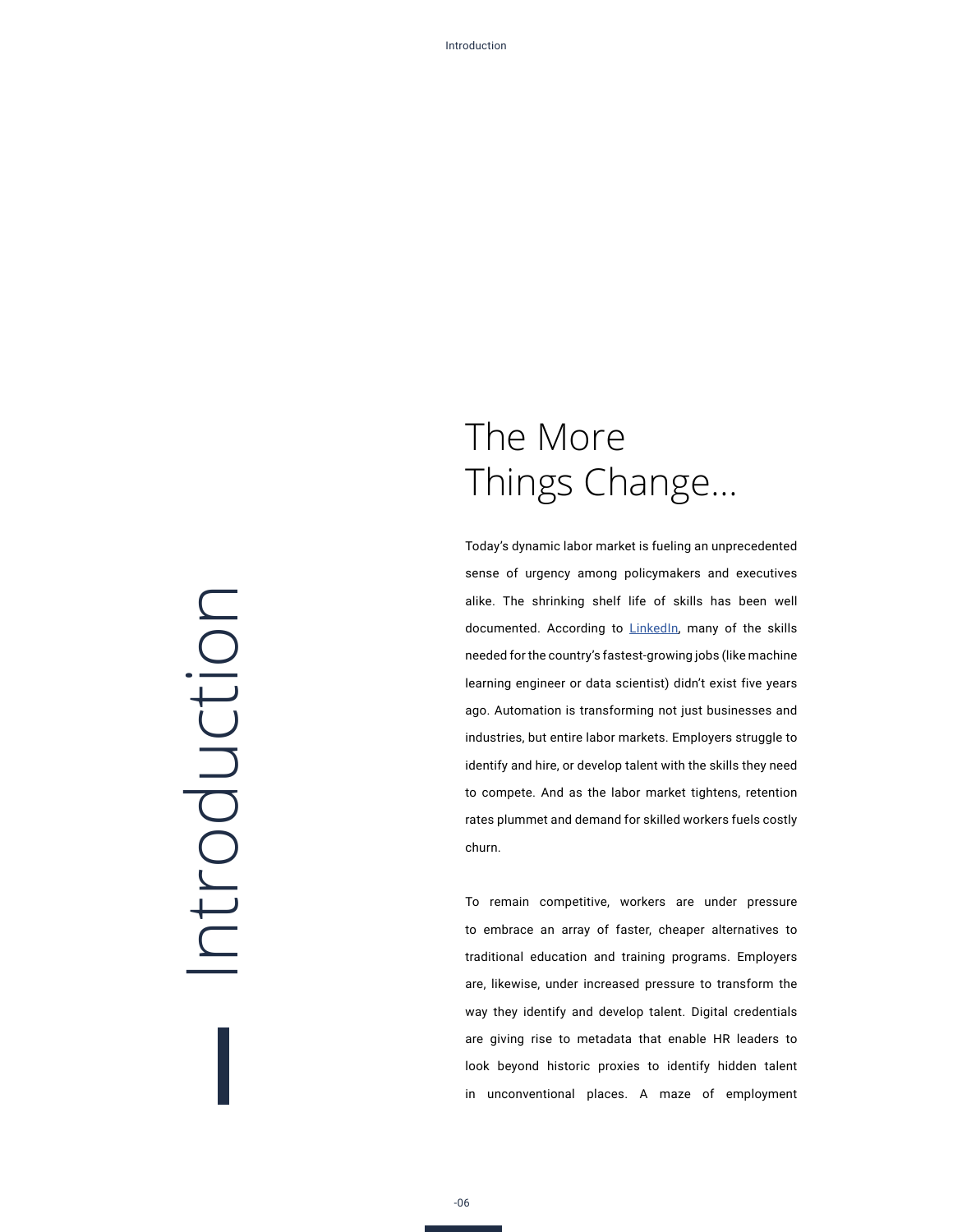technologies tap the potential of AI and machine learning to sort and filter candidates based on likely job outcomes.

But not all of today's workforce innovations are rooted in the transformative potential of technology. As it turns out, the apprenticeship model -- with origins in the European craft guilds of the Middle Ages -- is gaining currency in the United States among both high and low-tech employers looking for better ways to identify, attract and develop talent.

Adobe's Digital Academy offers scholarships for lowincome job applicants to participate in accelerated tech training programs before moving onto three-month paid apprenticeships in technology jobs. Techtonic Group is a Boulder-based software development shop that is simultaneously a registered apprenticeship program. Techtonic hires and trains apprentices and, by week 5 or 6, apprentices shadow more experienced software developers. After a few months, apprentices are billing meaningful hours on meaningful client projects. A year later, Techtonic clients are invited to hire the software apprentices they've been working with and whose work they've seen, which radically reduces the risk of entry-level hiring. As many of the challenges faced by Millennials stem from their inability to land good entry-level jobs with employers like Techtonic's clients, this model provides an appealing and scalable faster + cheaper pathway.

Apprenticeships are also drawing political support from both sides of the aisle. [Characterized](https://www.realcleareducation.com/articles/2017/09/20/a_bright_spot_for_bipartisanship_110204.html) as a "bright spot for bipartisanship," apprenticeships are a part of a shifting policy landscape centered on bridging the gap between

education and employment. Commenting on President Trump's June 2017 apprenticeship executive order, New America's Mary Alice McCarthy made the case that "to make the most of apprenticeship, policymakers must make it part of—not an 'alternative' to—higher education."

Later that year, Labor Secretary Alexander Acosta assembled a task force charged with transforming the U.S from an apprenticeship laggard to a model for how apprenticeships can play a role in realizing both enterprise -- and individual -- aspirations within a tech-driven economy.

That vision will not come easily. The U.S. would have to churn out over 7 million new apprentices each year to compete with world leaders like Switzerland. Given that the U.S. only has 400,000 non-military apprenticeships, it presents the task force with a daunting challenge.

At the time of writing, the U.S. Department of Labor currently has \$90 million of uncommitted federal funds for scaling apprenticeship; the President's 2017 executive order calls for an increase to \$200 million.

In this paper, we propose how these funds can help seed a national apprenticeship initiative with the potential to realize the Administration's vision of creating an additional 5 million apprentices by 2022.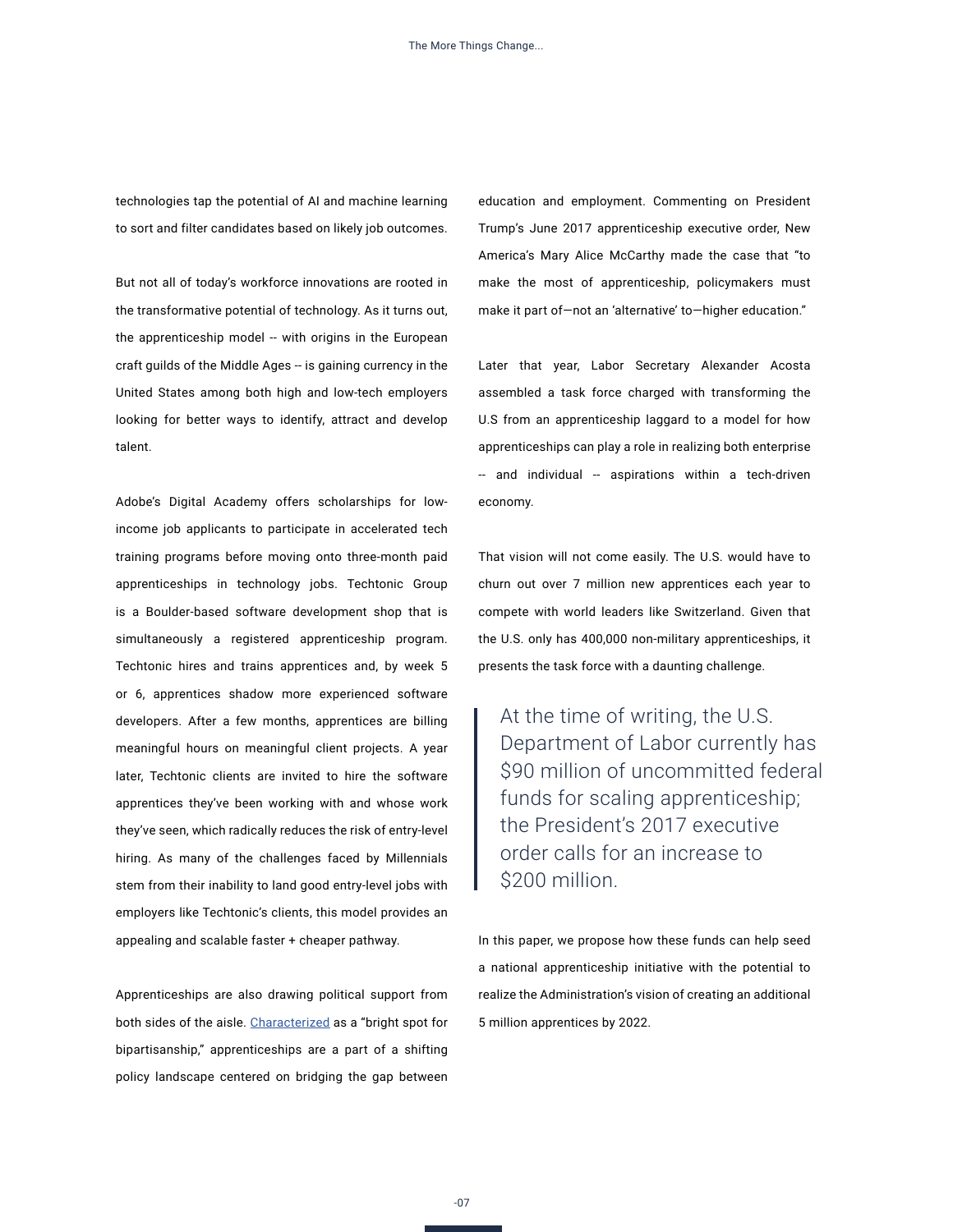#### **DEFINITIONAL ISSUES**

<span id="page-7-0"></span>Research shows that apprenticeships provide students with a remarkable return on investment: students who complete apprenticeships [earn](https://wdr.doleta.gov/research/fulltext_documents/etaop_2012_10.pdf) nearly \$250,000 more over the course of their careers than comparable students who don't.

Apprenticeships are increasingly attractive to students focused on getting their foot on a career ladder – and attaining some initial economic security – while minimizing student debt. Rather than paying upfront for an uncertain outcome as is our custom in higher education, you learn while already in a job.

But according to Eric Seleznow, Senior Advisor at Jobs for the Future, "There's a great deal of imprecise language about what apprenticeships actually are. Defining what we mean by 'apprenticeship" matters.'" Seleznow, who led the implementation of apprenticeship programs at the Department of Labor during the Obama Administration, notes that "there are significant differences in the quality, rigor and outcomes for Registered Apprenticeships, non registered apprenticeships, and internships. Policymakers' and employers' growing enthusiasm for apprenticeships makes precision of language about what they are, what they mean, and their expected outcomes, that much more important."

While many more people may believe they have had "apprenticeships" (including contestants on the President's former TV reality show), the term is officially defined as an employer-sponsored training program registered with the U.S. Department of Labor.

Apprentices are employees – hired by the employer. The [difference](https://www.dol.gov/apprenticeship/toolkit/toolkitfaq.htm) between apprentices and other new employees is that apprentices receive on-the-job training from an experienced mentor plus a prescribed program of Related Technical Instruction (RTI) to move the apprentice to full occupational proficiency over a period of one to six years. In return, employers may start apprentices at a lower wage (\$15 per hour, on average).

While apprenticeships are more common in America than most people think – over 150,000 companies have programs – one reason workers are not considering them is an outdated view about what, and crucially, who apprenticeships are for.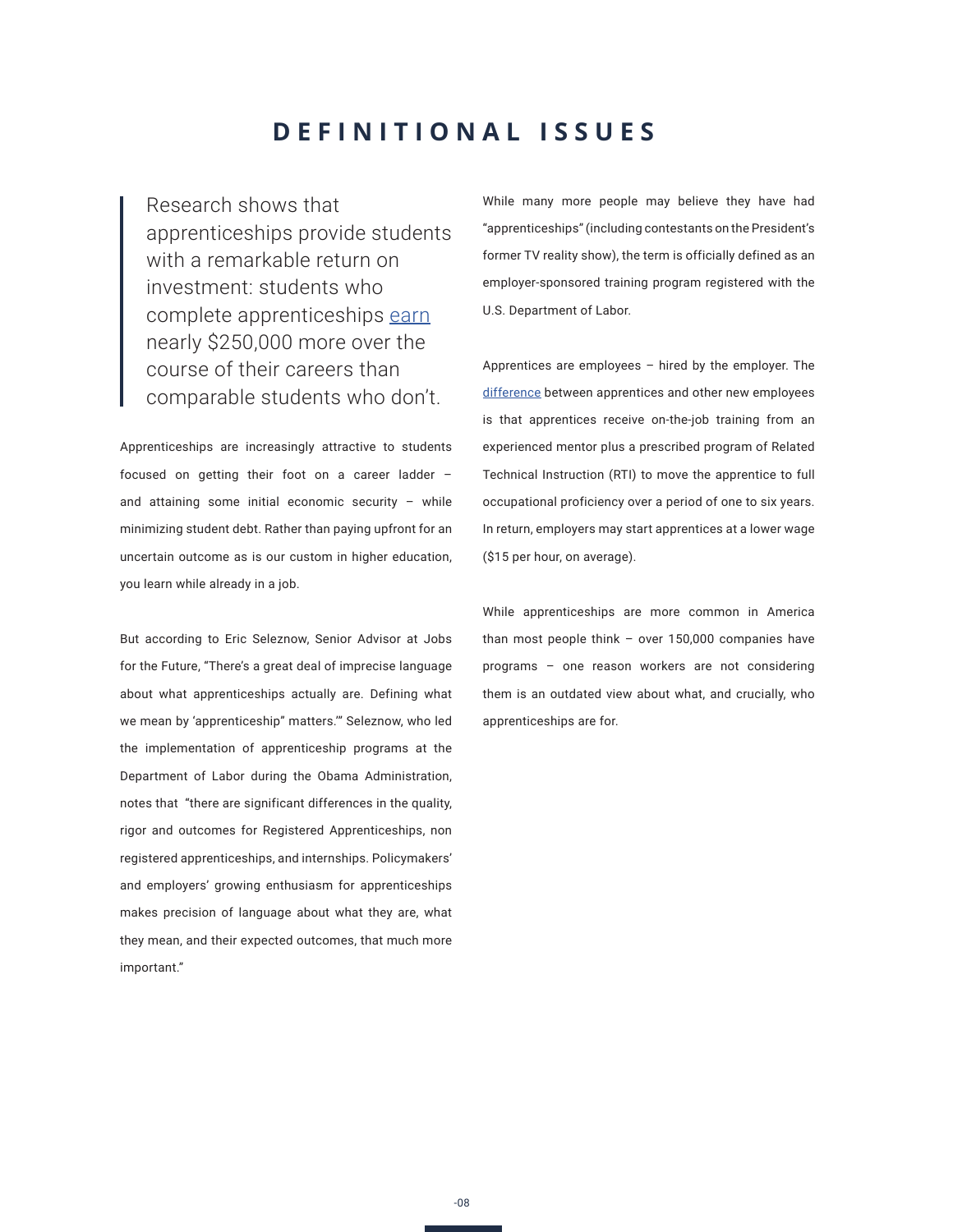### <span id="page-8-0"></span>**1 . SHIFT THE MINDSET** TO FOCUS ON "DIGITAL APPRENTICESHIPS

"Are apprenticeships inherently suited for certain types of skilled trades and not others? Or is that just a historical artifact?" asks Ethan Pollack of the Aspen Institute's Future of Work initiative. "We often focus on the need to enroll more people in existing apprenticeship programs, which leaves out other industries where apprenticeships could provide the clearest pathway to employment."

This mindset needs to change: we are on the verge of a revolution in education and training fueled by the emergence of faster + cheaper pathways to good (digital) jobs. Apprenticeships should be at the forefront of this shift.

It's disappointing that the Presidential task force consists largely of representatives from traditional building and industrial trades (including unions). To realize the transformative potential for the apprenticeship model for today's economy, representatives from emergent industries should be included at the table. While policymakers love to talk about training welders, few parents who attended college and work in white collar jobs are excited about sending their own offspring down an apprenticeship path that's historically been blue collar, involving manual labor and union membership.

Since the end of World War II the American dream has been driven in large part by obtaining a bachelor's degree. It doesn't particularly matter whether a degree from four-year-college is something the economy actually requires, because the modern American mindset has been relentlessly shaped by a cultural and pervasive bias: a degree equals "success;" vocational training is a good idea, but it is seen by your average middle-class family as for other parents' kids. This is reinforced by the fact that

most federally funded workforce development programs are for historically disadvantaged groups.

A further bias against alternative paths is driven by the fact that 80 percent of American apprenticeships [are](https://www.americanprogress.org/issues/economy/reports/2016/11/18/292558/now-is-the-time-to-invest-in-apprenticeships/) in the traditional building and industrial trades, with a significant percentage sponsored by unions rather than employers. The most common apprenticeships in the U.S. are electricians, plumbers, carpenters, and iron and steel workers.

America still needs many of these well-paid, secure, manual and unionized jobs. But they're not growing nearly as quickly as digital jobs. What America needs, more than anything, is a national campaign to educate the public about the potential of 21st century digital apprenticeships in occupational fields as diverse as nanotechnology and the creative arts.

This is where we could learn from the UK, which has the broadest apprenticeship system in the world. Slightly more women train as apprentices than men. Over 300 occupational fields are offered in apprentice roles from entry-level positions right through to management; and in some cases, in industries that have been around for less than a decade.

Take digital skills: one of the most popular of the UK's apprenticeships is in creative and media marketing. The government has funded a thirty second, \$30 million primetime ad campaign on national television called 'Get in. Go far.' The campaign deliberately challenges perceptions of who apprenticeships are for. The apprentices profiled in the ad are predominantly in highly skilled and white-collar roles; one young woman apprenticed to Accenture – a major consulting firm - says "I can even get a degree."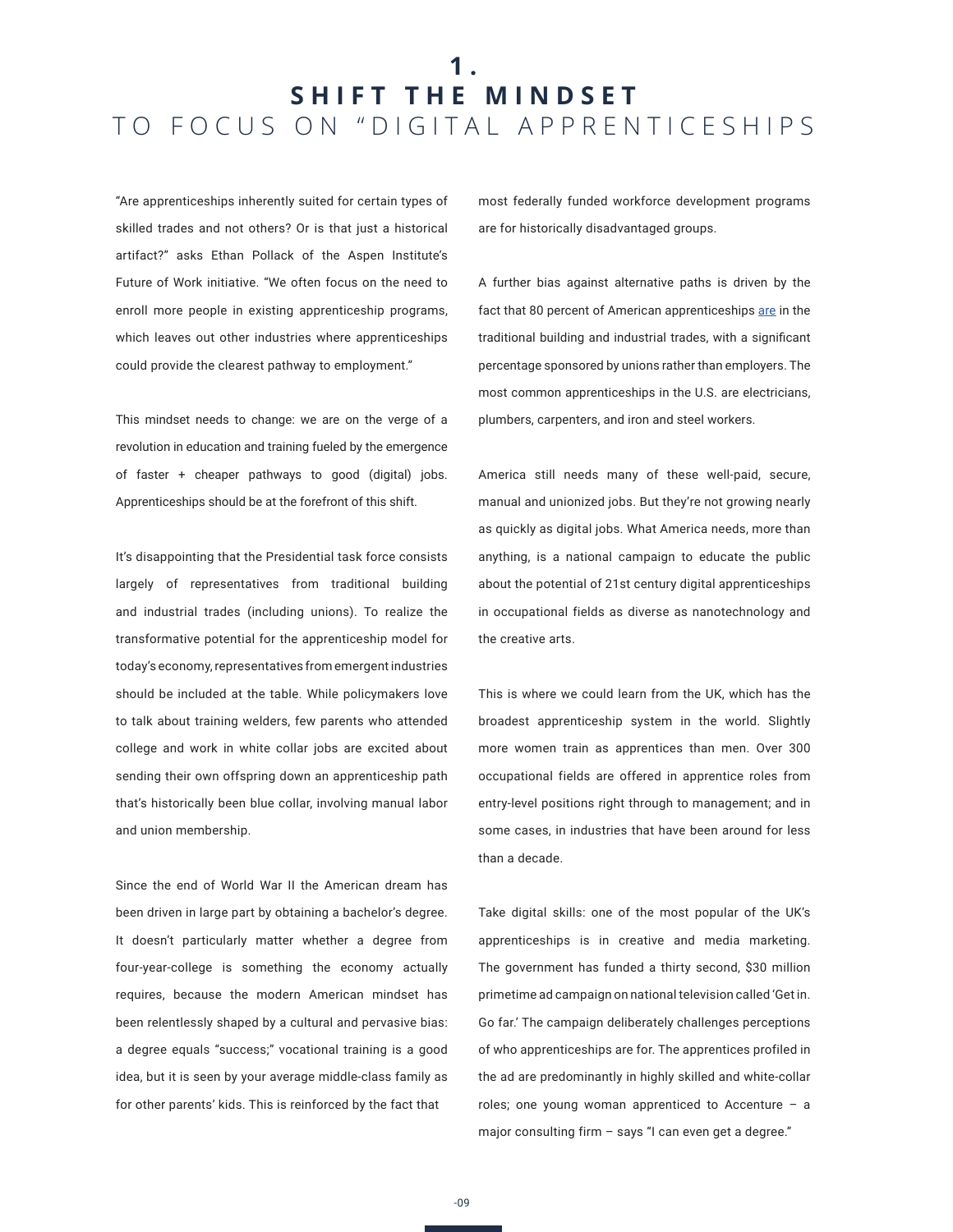### <span id="page-9-0"></span>**2 . F O R M A L I Z E A N D I N C E N T I V I Z E**  THE ROLE OF APPRENTICESHIP PROVIDERS

While the countries most identified with successful apprenticeship programs are in Europe (Germany, Switzerland), it's unlikely America will be able to copy these models wholesale.

The German apprenticeship model – generally viewed as a major contributor to Germany's low levels of youth unemployment, as well as manufacturing strength  $-$  is a unique product of an ecosystem of government support and engagement by employers, chambers of commerce (which are mandatory and which charge high membership fees), trade unions, and vocational tracking starting in high school that seems impossible to replicate here.

Nearly half of all German and Swiss high school students [graduate](https://www.wsj.com/articles/apprenticeships-arent-just-for-welders-anymore-1497437397) into apprenticeship programs instead of pursuing a university degree. The United States, of course, does not have the infrastructure in place to support this model -- as Michael Strain, director of economic policy studies at the American Enterprise Institute, put it, "the hard work comes in trying to create partnerships between the education side and the employer side."

The UK has a model of apprenticeship closer to American employer expectations because it is largely run by the private sector. We don't mean employers, but rather apprenticeship service providers. Apprenticeship service providers (ASPs) are intermediaries – over 1,500 of them in the UK, 70% of which are private sector companies – that establish, manage, and deliver apprenticeship programs on behalf of employers, standing between the employer, the apprentice and the government and "hiding the wiring" for all.

Specifically, ASPs are responsible for recruiting candidates, screening them and matching them to employers. They then ensure that new apprentices are being appropriately supported and mentored in their new roles. Critically, they deliver (or arrange for the delivery of) Related Technical Instruction (RTI). RTI is the formal educational component of the apprenticeship that, in conjunction with work experience, is expected to move the apprentice to full occupational proficiency over a period of one to six years. Finally – and essential to employers – ASPs manage contact with government. This is for purposes of operating an approved (or registered, or certified) apprenticeship, for dealing with paperwork, as well as for funding the cost of the training (see the next section).

The U.S. remains well behind the UK in terms of digital apprenticeships in large part due to a lack of independent (i.e., non-union, non-government) ASPs with an incentive to scale. Nonetheless, ASPs are coming to the U.S. Franklin Apprenticeships aims to help hundreds of employers launch digital apprenticeships. Founded by a couple of experienced apprenticeship executives from the UK (including Tom Bewick, one of the authors), Franklin has contracts with several large U.S. employers, as well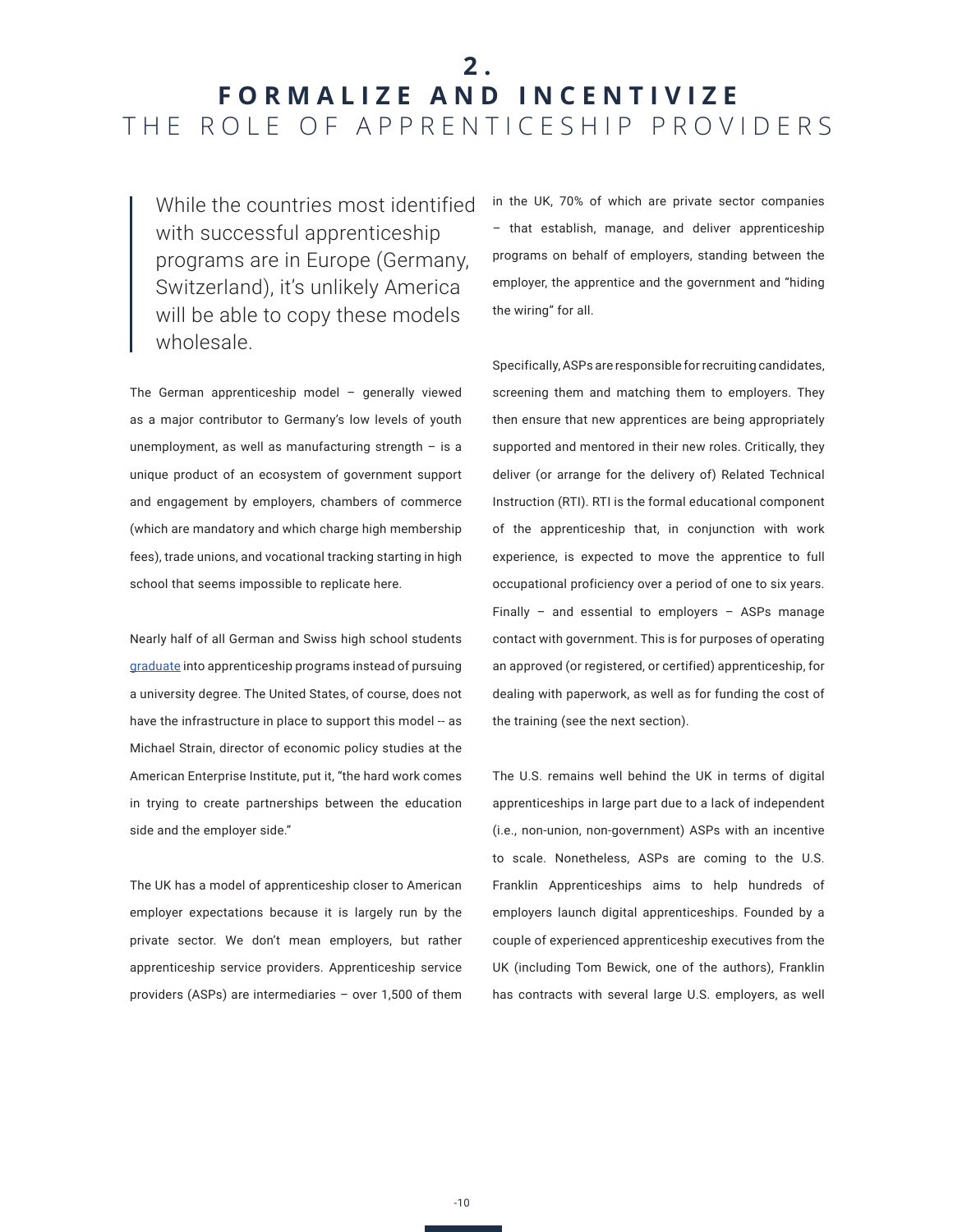as a global IT association, and plans to launch programs beginning in 2018. Another ASP, Elite Apprentices, a subsidiary of leading UK ASP Middleton Murray, has just launched in San Francisco, targeting technology companies. Both Franklin and Elite hope to convince US employers that, with their support, apprenticeships are worth a try.

One way the government can encourage the growth of ASPs is to provide a performance based "engagement fee" bonus to intermediaries that sign up apprentices for recognized programs. In the UK, these fees are typically \$600 per apprentice, or enough to incentivize ASPs.

In the UK, ASPs Hawk Training and Arch Apprenticeships have set up telemarketing centers that call employers, asking if they'd welcome a visit from an apprenticeship business adviser. These apprenticeship service advisers undertake the field work and sign up employers for apprenticeship programs. They do all the paperwork and initiate the recruitment process of the candidate (in some cases charging the employer placement fees to find the right match). Only when the employer has signed up and actually started the apprentice(s) on program (and the apprentice has been employed for a minimum of 13 weeks) does the UK government release funds to the ASP that enables them in turn to deduct the equivalent of the employer engagement fees. Sign up no employers, then the ASP will receive no fees.

The efficiency of this model, from a government taxpayer perspective, is that public tax dollars are spent and only released when the employer has actually committed to taking on an apprentice. This is a world away from throwing tax dollars at an intermediary infrastructure that may not be either innovative or hungry enough to get out there and sign up real employers (see, for example, the entire U.S. system of postsecondary education). Moreover, in terms of quality assurance, effective licensing and auditing can ensure ASPs are doing the right thing, the right way. This is how it works in the UK. By licensing ASPs, the government can get out of the way of regulating employers (or "registering" apprenticeships), since it places the onus on ASPs. Few ASPs will want to go out of businesses because they were found to cut corners in the provision of apprenticeship services to employers.

At this early stage of the faster + cheaper revolution, apprenticeships are a product that is sold, not bought. As we have seen in the UK, ASPs are necessary to sell them, and they have a large incentive to scale – much more than, say, unions who may be trying to control supply of trained workers in order to keep wages high. Moreover, there are a host of private equity firms (including University Ventures, of which Ryan Craig, one of the authors, is Managing Director) funding the growth of these essential intermediaries. As government funding of apprenticeship training is clarified, expect to see the private sector match government investment in order to fund the hiring of (initially) unproductive apprentices. This is exactly the path we've seen in the UK.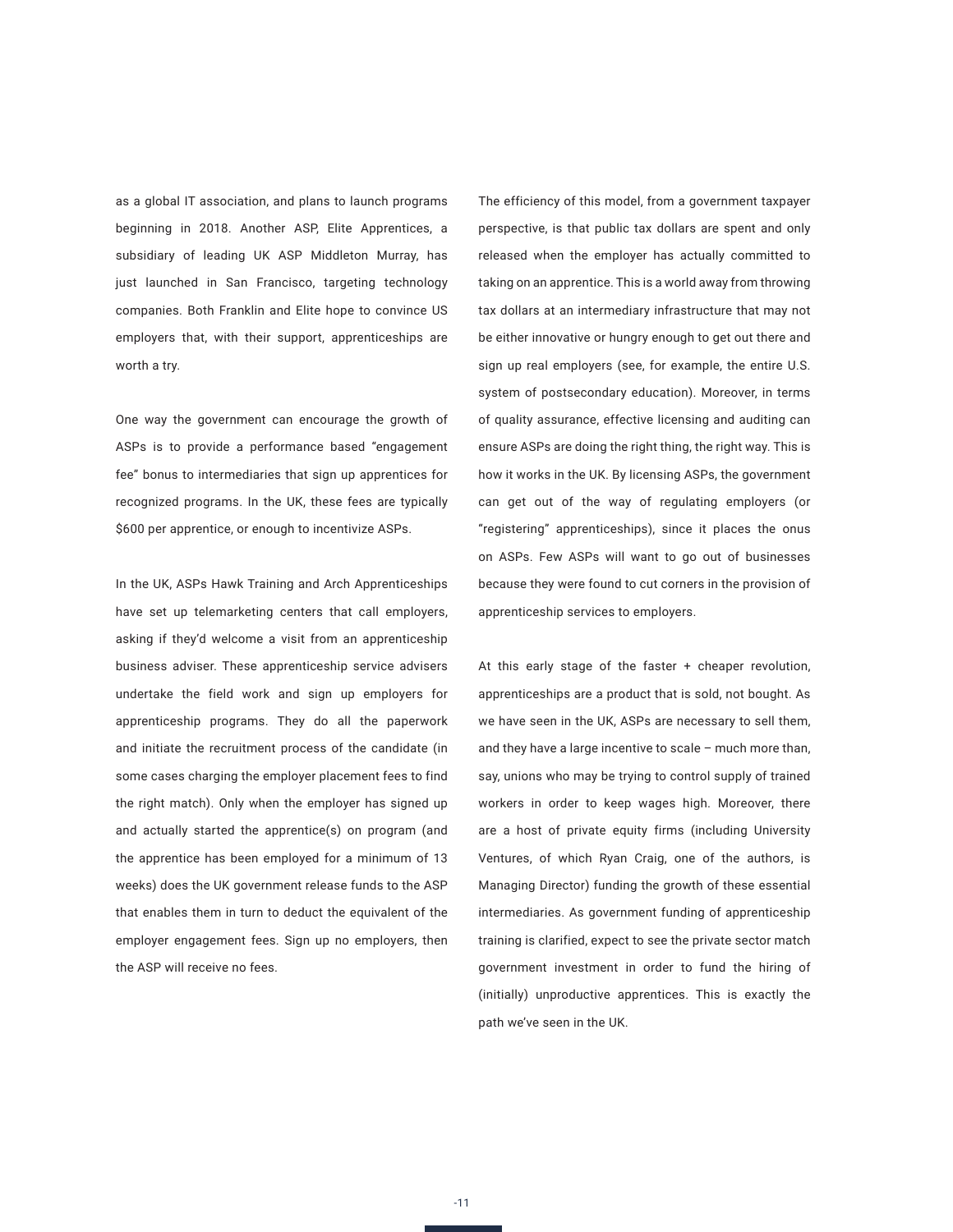### <span id="page-11-0"></span>**3 . C L A R I F Y F U N D I N G**  FOR APPRENTICESHIP TRAINING

In the UK and other countries, the training component of apprenticeships is publicly funded. While each country has its own set of regulations, the common thread is that employers are only on the hook for the cost of the apprentice wages – not the costs of the off-the-job training or related technical instruction.

"Apprenticeship programs in the US are funded through a patchwork of public and private dollars, leading to more fragmentation and confusion for potential apprentices," said Jeffrey Selingo, author of There is Life After College. "Federal policymakers should be looking to states like Colorado, or countries like the UK, for examples of the type of public-private partnership that can support robust apprenticeship programs."

In the UK, apprenticeship funding by government is divided into 15 so-called "funding bands." The amounts of government subsidy available for the training ranges from between \$2,000 to \$36,000 per apprentice. The amount awarded depends on the type of apprenticeship, the skills attainment level, and program duration. A one year apprenticeship at entry-level in business administration, for example, will attract much less subsidy than a 3-year cybersecurity apprenticeship that leads to the award of a bachelor's degree. This approach to funding provides all the stakeholders with upfront clarity about what is available. It is also, from a fiscal perspective, helping to reward employers that seek to push their employees higher up the skills value chain by supporting the new economy,

digital, and better paid jobs. A qualified cybersecurity analyst in the UK makes well over \$100,000.

In the U.S., there's no comparable clarity in the funding of apprenticeship training. Even securing DOL recognition as a registered apprenticeship may have no bearing on a local workforce board's willingness to provide funding for training. WIOA funding decisions are made by state and local WIBs. Congress has the means to both clarify and simplify this. This should include a major simplification of WIOA funding and the hodgepodge of other workforce grants and schemes available; securing registration should mean that the cost of apprenticeship training is covered.

Achieving this would require leveraging state apprenticeship funds. Congress could allow existing WIOA and other workforce funds to be used on a match fund basis, helping governors power up apprenticeships and win support for state-based apprenticeship programs. America needs a vision comparable to President Dwight Eisenhower's Interstate Highway System in the 1950s, which bound federal and state governments together in building a new strategic infrastructure which has powered U.S. commerce and culture ever since. Today's equivalent would be the building of a "Skills Superhighway" in which the creation of a more effective (soft) infrastructure of the kind we discuss in this article would go some way to making such a vision become reality.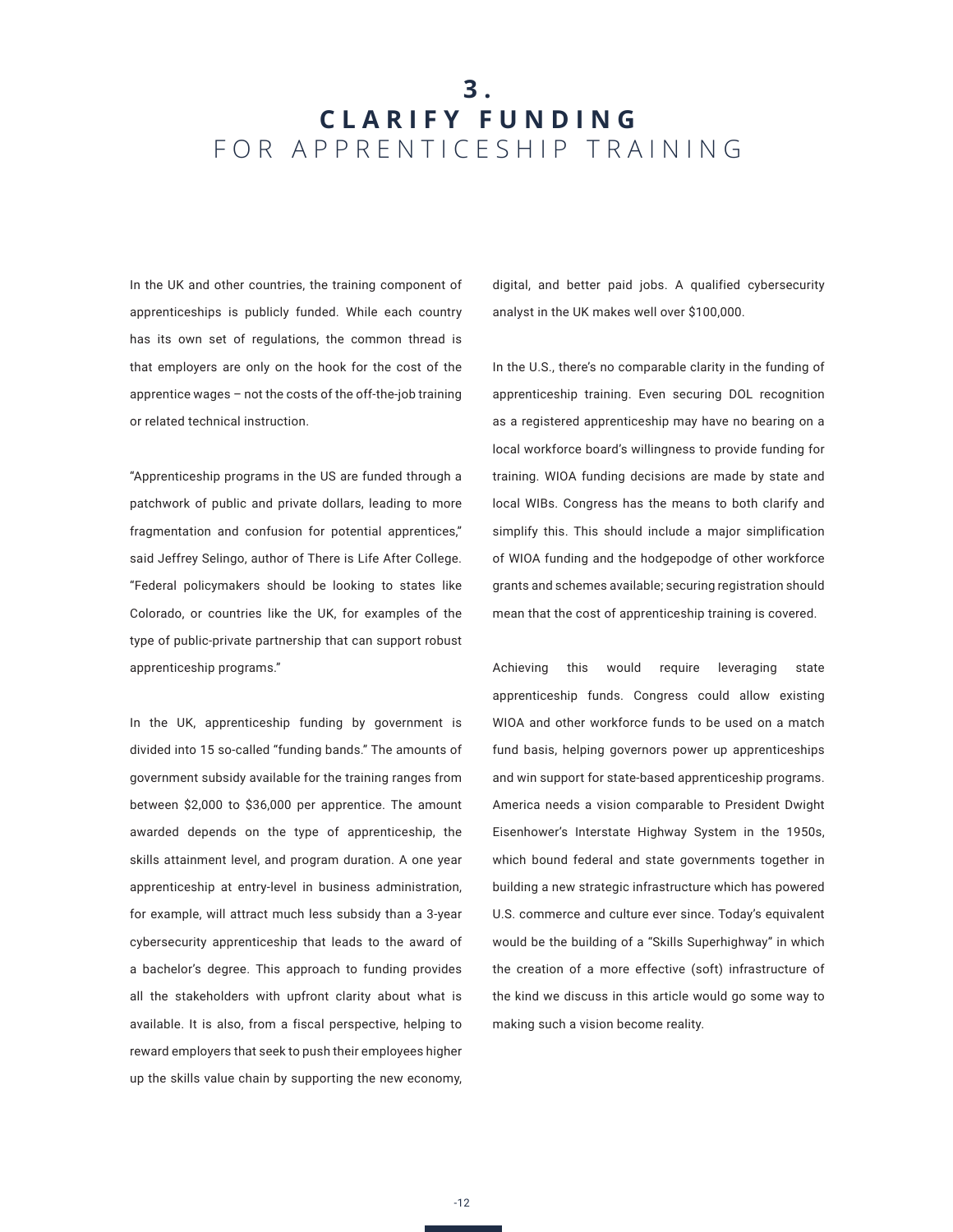Even so, in order to meet the ambitions and potential of apprenticeships, existing WIOA and workforce funding is unlikely to be enough. America currently spends a fortune on college education. Student debt outstrips other forms of consumer debt, standing at more than \$1.3 trillion. Yet apprenticeships are currently locked out of the Title IV program. As Congress reauthorizes the Higher Education Act this year, it must create a genuine level playing field between degrees and apprenticeships.

"Members of the Education and Workforce Committee have expressed their belief that all education really is career education," said a senior aide at the House Committee on Education and the Workforce. "The fact that there are 6 million unfilled jobs and more than a trillion dollars in student debt is proof that something isn't adding up with federal postsecondary education policy. We saw that with the overwhelming popularity of the Strengthening Career and Technical Education in the 21st Century Act, which the House passed last year. That's the mindset committee members brought to [the PROSPER Act]. When we looked at what was missing in previous HEA reauthorizations, that focus on earn-and-learn opportunities, on apprenticeships, and even a more innovative approach to federal work-study just wasn't there, so that's why the Committee decided to bring higher education into this century."

Take Pell Grants for example. These grants help grads from lower income backgrounds afford college tuition. While technically apprentices enrolled in accredited colleges or universities as part of their RTI are eligible for Pell grants, it

is highly unlikely that an apprentice would actually qualify for the minimum award once their apprenticeship earnings (plus those of their parents if they are under 25 years of age) are taken into account during needs analysis. The result is discrimination against apprenticeship training, in favor of classroom-based learning.

And higher education funding can be more than just a source of revenue. As Brent Parton of New America wrote in a recent paper, "Funding [youth apprenticeship programs] through state higher education funds is not only an incentive for employers, it also gives policymakers leverage to ensure youth apprentices earn college credit and creates opportunities for more robust data collection on apprentice outcomes."

Rebalancing postsecondary spending needn't be fiscally profligate. In the UK, apprenticeship funding has increased exponentially over the last decade as employers have taken up the program. Direct subsidy of apprentice training by government accounts for around \$2 billion of annual spend. Since a new payroll tax (the "apprenticeship levy") was introduced in May 2017, by a Conservative Government, larger employers are now directly contributing around \$4 billion each year to funding their apprenticeship training. For a UK workforce of less than a quarter of the size of the U.S., this level of investment equates to approximately \$24 billion – not a high price to pay considering that what's at stake is America's economic security and productivity, particularly for struggling Millennials and Generation Z.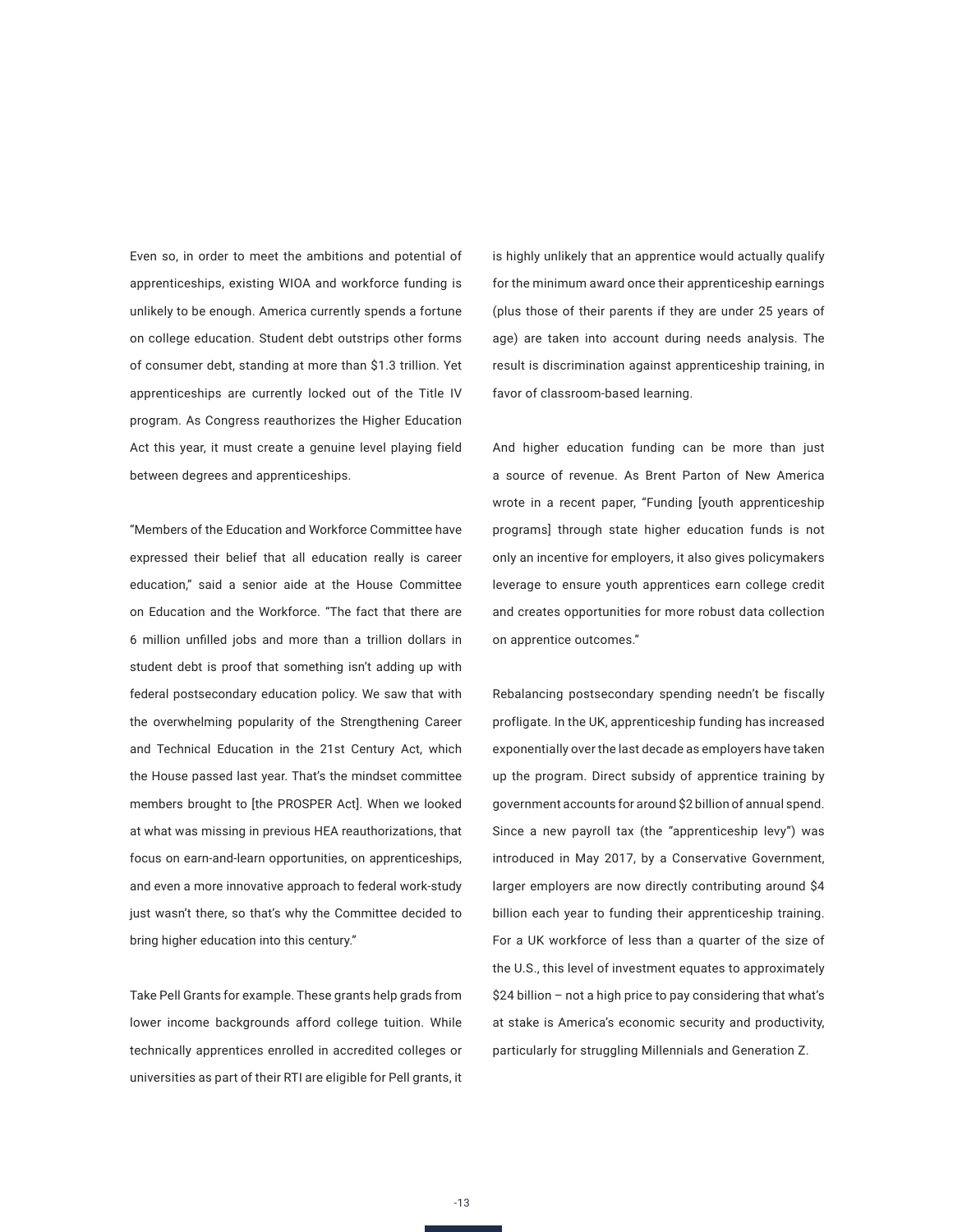### <span id="page-13-0"></span>**4 . BUILD QUALITY PROGRAMS** BY INDUSTRY

At the moment, America's approach to building apprenticeship programs is like the approach a tailor uses to make a suit. Apprenticeship programs are devised as a custom fit to each individual employer.

While there is nothing wrong with ensuring that programs always meet employer skill requirements, experience elsewhere suggests that this highly individualized approach is both cumbersome and unrealistic -- particularly for small and mid-size employers. The danger of the custombuilt apprenticeship program approach is that over time, it could lead to inconsistent and poor quality. If there is one surefire way to sink the reputation of any postsecondary skills initiative, it will be when the American public starts to equate apprenticeship programs with poor quality.

"The most successful education/industry partnerships I've seen are initiatives like Toyota's Advanced Manufacturing Technician program," said Jaime Fall, Director of Upskill America. What makes them work is that they bring together a large set of partner companies that value the skills individuals learn during their apprenticeship and work to create a talent pipeline for the industry in the region, not just one employer. This doesn't work when individual companies just work to prepare enough talent to meet their own needs."

To grow apprenticeships effectively, the U.S. needs to move from a philosophy of scaling up apprenticeships one employer at a time to expansion based on getting whole industries and supply chains to scale digital apprenticeships instead. This could be based on the adoption of some common standards and tried and tested programs cascaded from successful apprenticeship schemes elsewhere.

After all, degrees offered at a multitude of different and competing institutions have many common elements. A degree in economics, for example, requires an understanding of how money and inflation works. How the course is taught and what reading list is required may be different at Harvard compared to Fresno State. What matters is that students master the basic principles of price stability and the effect that wages and exchange rates can have on inflation. What universities do not do is reinvent the entire discipline of economics every time they teach an economics course. Yet, that is precisely how apprenticeships are being designed and delivered in America at the moment.

In Germany and the UK, apprenticeship programs are devised by industry groups working together. They have formed sectoral or industry partnerships that have mapped out the common knowledge, skills, and behaviors of what they expect the apprentices to achieve in the roles they are recruiting for. These industry requirements are then linked to a set of measurable, outcomes-driven, competency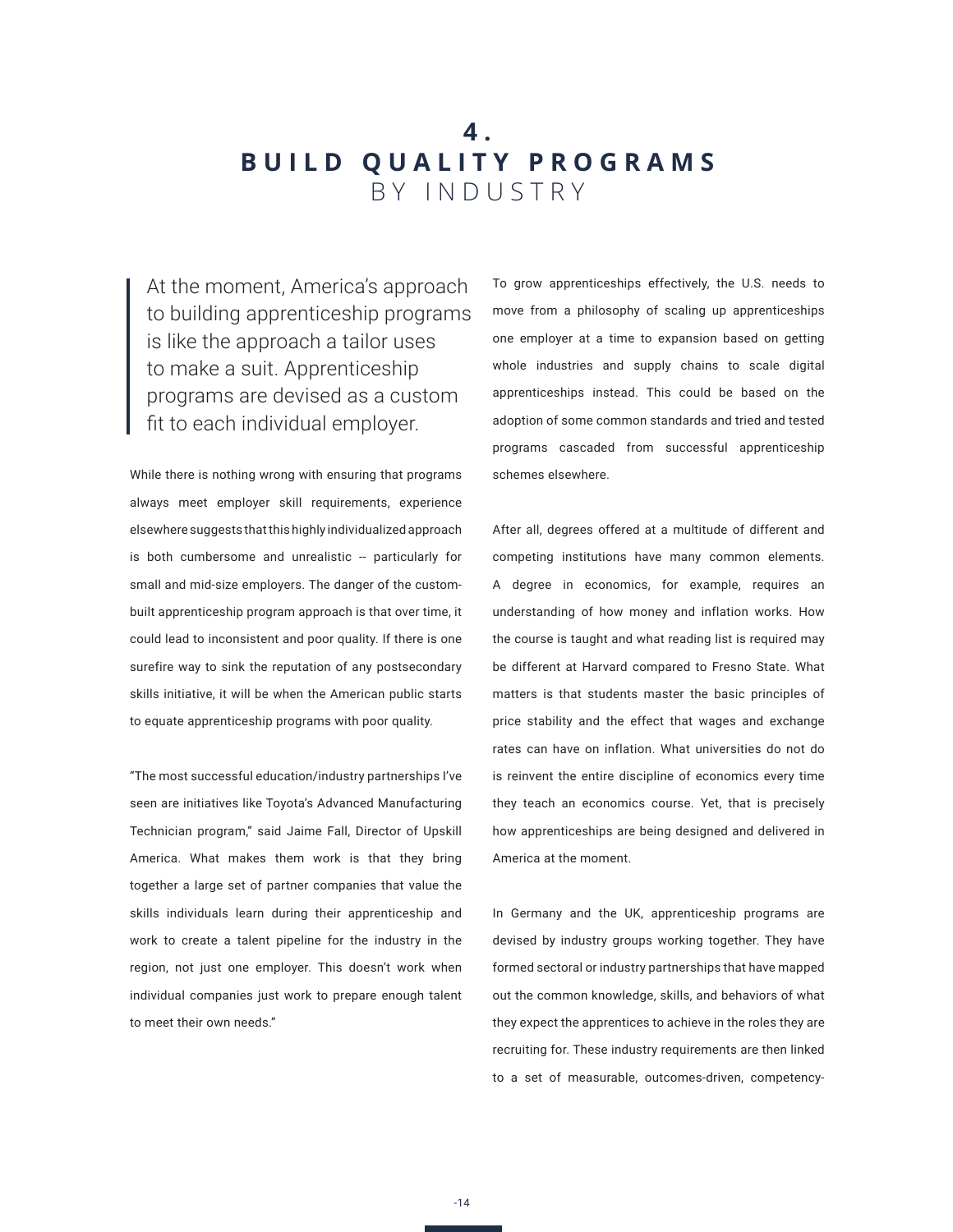based standards. In the UK, these standards can be listed on two pages.

What we are talking about here does not necessarily have to be time-consuming or bureaucratic. With a flexible approach and the development of workforce and industry intermediary bodies, the task of scaling up could be relatively easy provided employers feel they can access a well tried and tested model and, crucially, be given scope within a common training framework to tailor the apprenticeship program to meet firm specific needs. As Jason Tyszko of the U.S. Chamber of Commerce Foundation put it, "If apprenticeships are ever going to scale in this country it will require significant employer leadership, buy-in, and investment. This requires us to look beyond traditional program recognition and accreditation processes and instead look to industry best practices for managing quality. Now is the time to apply trusted and established supplier certification systems in new and innovative ways to education and workforce partnerships, including earn and learn pathways such as apprenticeship."

Franklin Apprenticeships is already working with employers helping them adopt such an approach. One global company has committed to rolling out thousands of new apprenticeships from 2018 in high volume in demand occupations. Instead of starting from scratch, the company is adapting highly successful programs from the UK into the company's own U.S. approach to recruiting apprenticeships. Not only has this model saved

the company time and money, but it is also enabling senior executives to fast-track adoption of apprentices and to cascade apprenticeship adoption through its procurement and supply chains. By adopting a common framework, the company is able to scale up more quickly.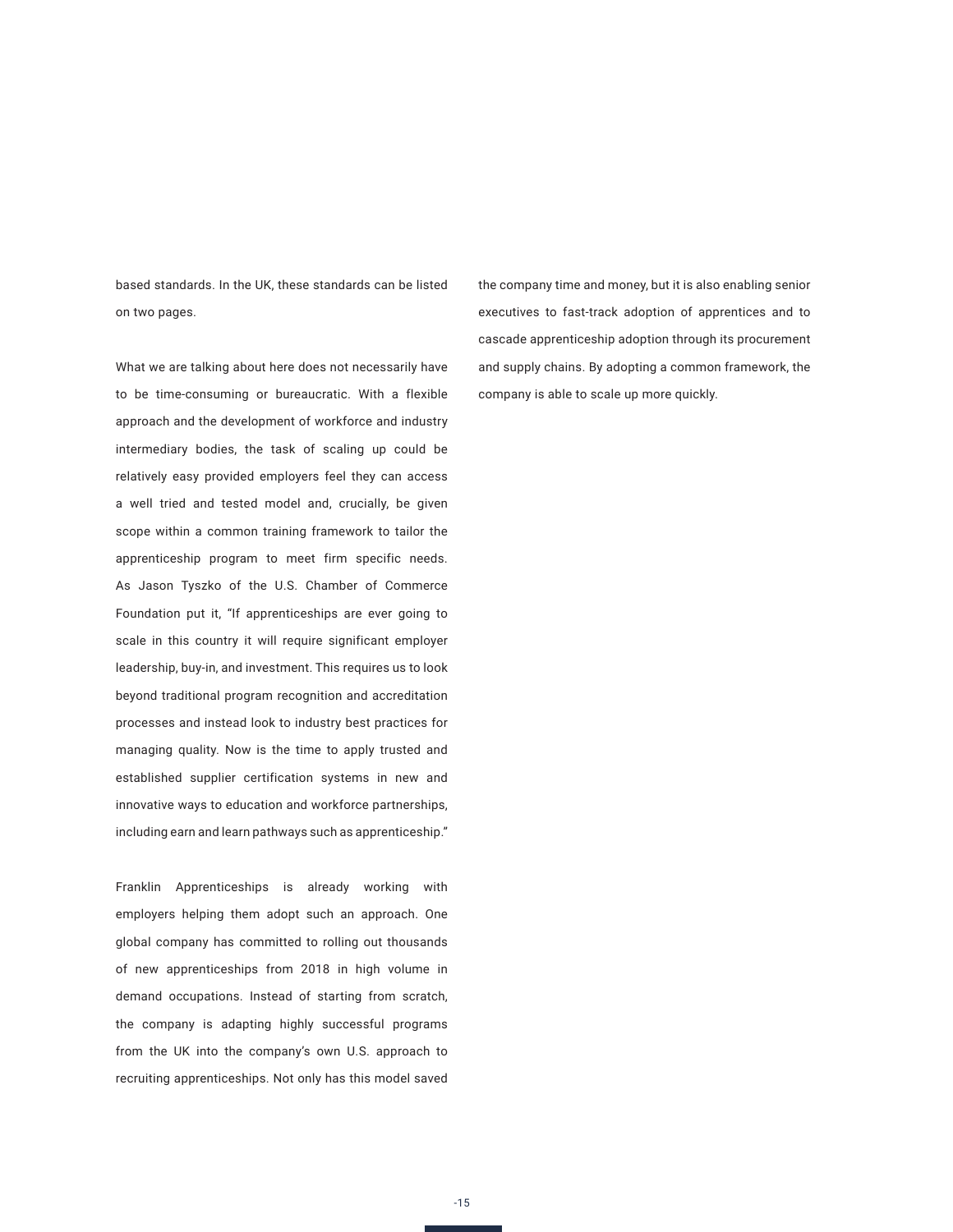### <span id="page-15-0"></span>**5 . THE PUBLIC SECTOR** SHOULD LEAD BY EXAMPLE

In 2001, the then Minister for Adult Skills in the UK was left a little embarrassed. His department had just issued a clarion call exhorting the private sector to take on more apprentices.

The ministry pointed out that the country was lagging behind international competitors and that apprenticeship was a well proven path to improve workplace skills and productivity. Sound familiar?

Things got a bit sticky when the media started asking pointed questions about how many apprentices were employed by various central government departments and agencies. The answer came back: hardly any. Therein began a slurry of negative press headlines about the government's own hypocrisy in chiding the private sector for inaction on the one hand, while doing very little as a major employer itself on the other. The media even had a go at the minister for not having an apprentice in his government private office.

It would turn out to be a Damascene moment in the history of public sector recruited apprenticeships in the UK. The Minister swiftly ordered a review across all government departments and agencies. The "civil service apprenticeship" was born soon after with targets set for human resource administrators to hire more apprentices. Where cross-government hiring freezes were in place, the rules were relaxed if departments took on apprentices instead of permanent staff.

Several years later legislators got involved and decided to set a statutory target of 2.3 apprentices for every 100 public sector workers employed by government. From April 2017, it is a legal requirement that UK schools, hospitals, police forces, local municipalities and central government departments employ at least 2.3 apprentices per 100 workers or face stiff financial penalties. The 2.3% target is enforced by the fact these public bodies must complete an Apprenticeship Activity Return, similar to an annual corporate tax return, which shows how the additional apprentices have been incorporated into their workforce planning.

Now cross the pond to the U.S. Presidential Task Force on Apprenticeship Expansion. There is lots of exhortation about the need for "the private sector to invest more in apprenticeship;" Labor Secretary Alex Acosta has said this is one of his top priorities. But to our knowledge the U.S. Department of Labor employs exactly one apprentice.

The task force should set an aspirational goal of 1 million public sector apprenticeship starts per annum by 2022. Working with state governors and municipalities, it could offer to cover the cost of apprenticeship training, provided apprentices are working towards a nationally recognized industry or public service credential. Such an approach would not only have the effect of public policymakers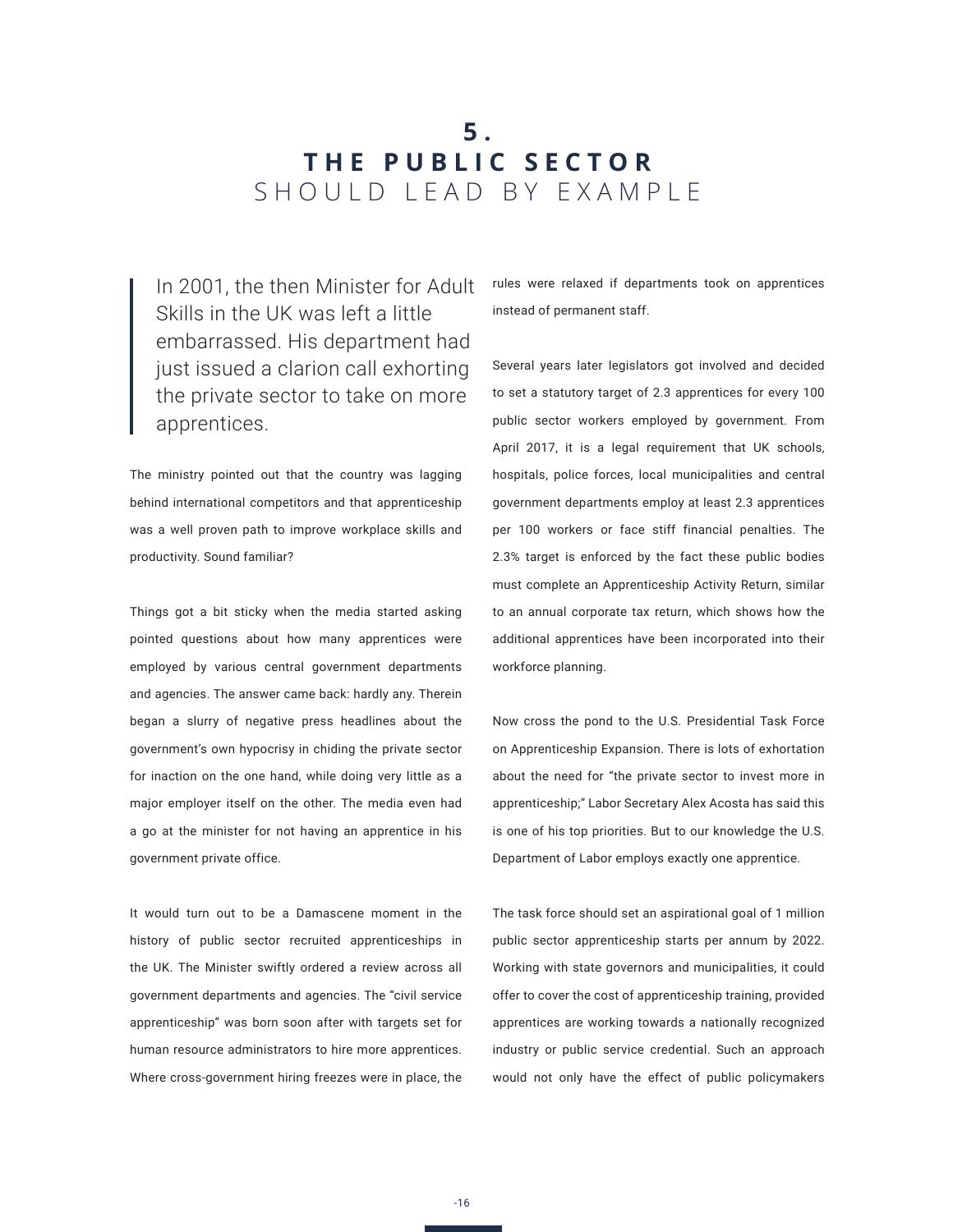leading by example, but also the obvious spill-over effect of greater leverage of the private sector. For example, in the procurement of public contracts, the public sector could put in place minimum thresholds for contractors in hiring apprentices to their work forces. Imagine a world in which private contractors compete with one another to win public tenders, in part at least, on the basis of hiring apprentices.